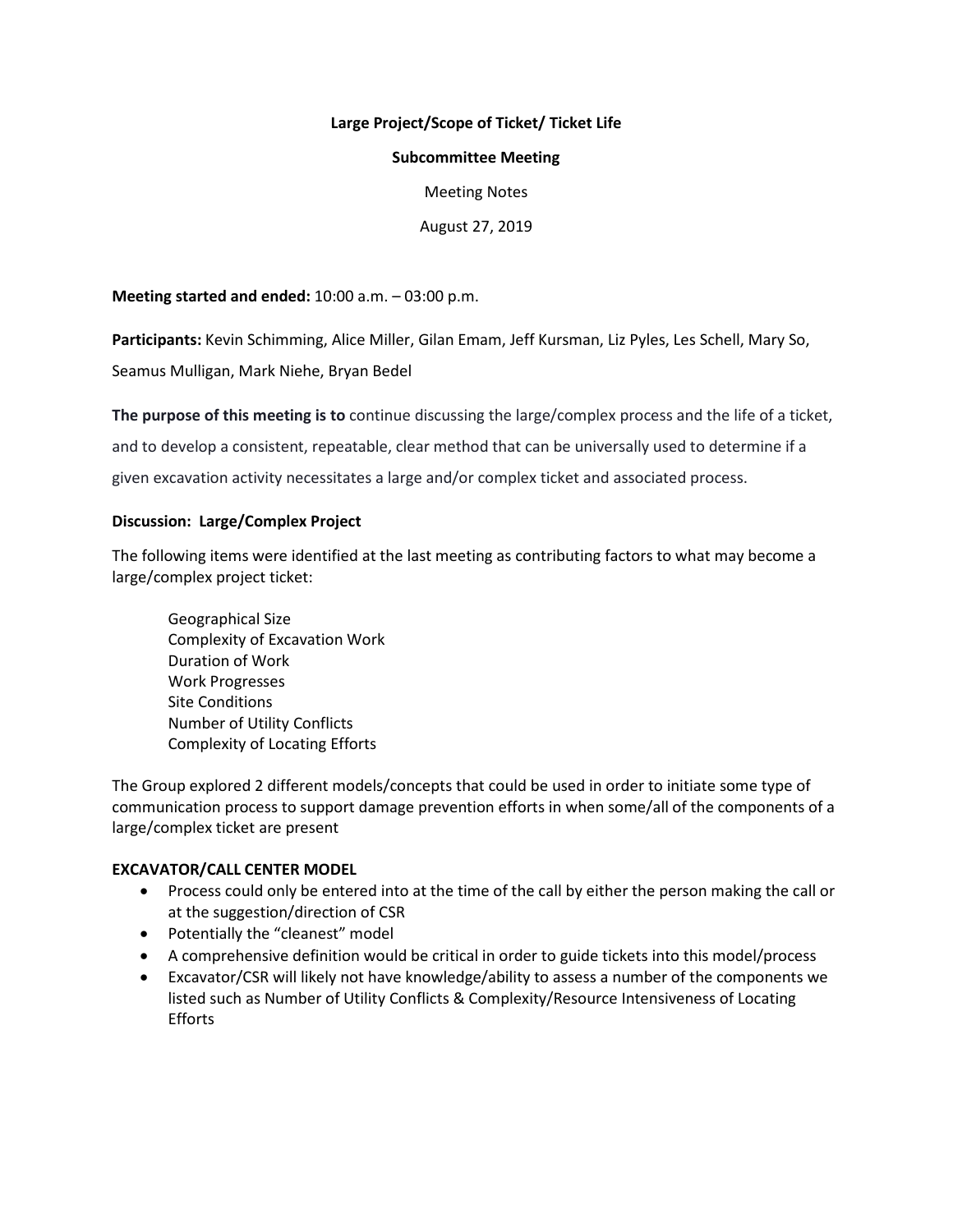## **HYBRID MODEL**

Tickets could be entered into the "process" either at the time of the call (excavator and/or CSR using a definition) or after the ticket has been received by a utility and they have been able to evaluate the components listed above.

A utility would have a set period time in which it could classify a ticket as Large/Complex and request a meeting or additional information such as:

- True start date
- Starting location
- Anticipated production/ # of crews
- On Site contact
- Plans or maps

Committee discussed at length the logistics of how to accomplish such an exchange of information:

- Could one single utility request a meeting or additional info, would all have to request it, a percentage?
- Options for scheduling meetings etc.
	- o OHIO811 Liaisons
	- o Positive Response System
	- $\circ$  Require communication to come from utility owner, not 3<sup>rd</sup> party locator?
	- o Don't designate means/methods in the ORC… allow industry to "figure it out"

Committee discussed some major challenges associated with this model

- How does this process affect the 48 hours? Should we build a process that does not infringe on the 48 hrs or do we consider allowing more time to respond due to the complexity?
	- o 48 hrs could be based on when utility get the info requested
- Committee is very conscious of potential abuse of this system, either as a way of delaying markings or not responding to request for additional info
- Committee generally agrees that if this type of solution is utilized, it must be enforceable to all parties to discourage abuse

# **Discussion: Scope of a Ticket**

Parameters were discussed – such as not to exceed 1,500 feet, intersection to intersection, unincorporated vs a corporate area. Suggestions included: Any quarter or one half mile adjoining ticket by an excavator requires a meeting.

#### **Discussion: Life of a Ticket**

Various timelines were discussed: 21, 24, or 30 days. The life of the paint may dictate the time line.

#### **Discussion: White Lining**

Kevin shared the following suggestion for language regarding white lining:

If the caller indicates the area has been white lined, they shall indicate the number of white lined locations and specify additional footage needed from each location. When this information is provided,